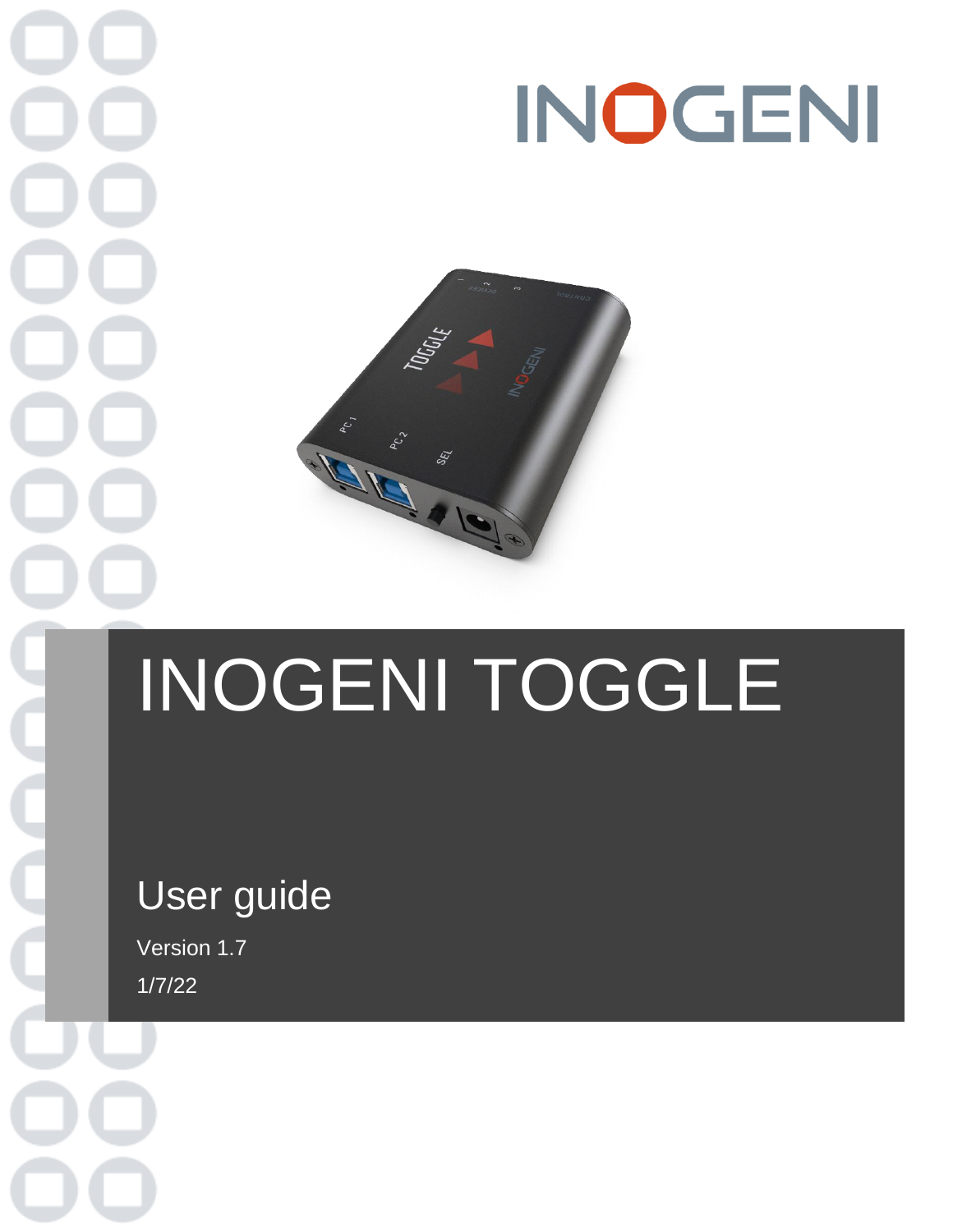## <span id="page-1-0"></span>**VERSION HISTORY**

| <b>Version</b> | <b>Date</b>        | <b>Description</b>                                           |
|----------------|--------------------|--------------------------------------------------------------|
| 1.0            | April 9, 2021      | First release                                                |
| 1.1            | May 20, 2021       | Update RS232 commands section. Change « HOSTx » for « PCx ». |
| 1.2            | June 15, 2021      | Adding block diagram.                                        |
| 1.3            | June 22, 2021      | Add GPIN level mode.                                         |
| 1.4            | August 27, 2021    | Adding more detailed RS232 communication explanations.       |
| 1.5            | September 13, 2021 | Adding more detailed RS232 communication explanations.       |
| 1.6            | November 8, 2021   | Add button lock status (LEDs) with firmware 1.3.             |
| 1.7            | January 7, 2022    | Add RS232 connection diagram.                                |

## CONTENTS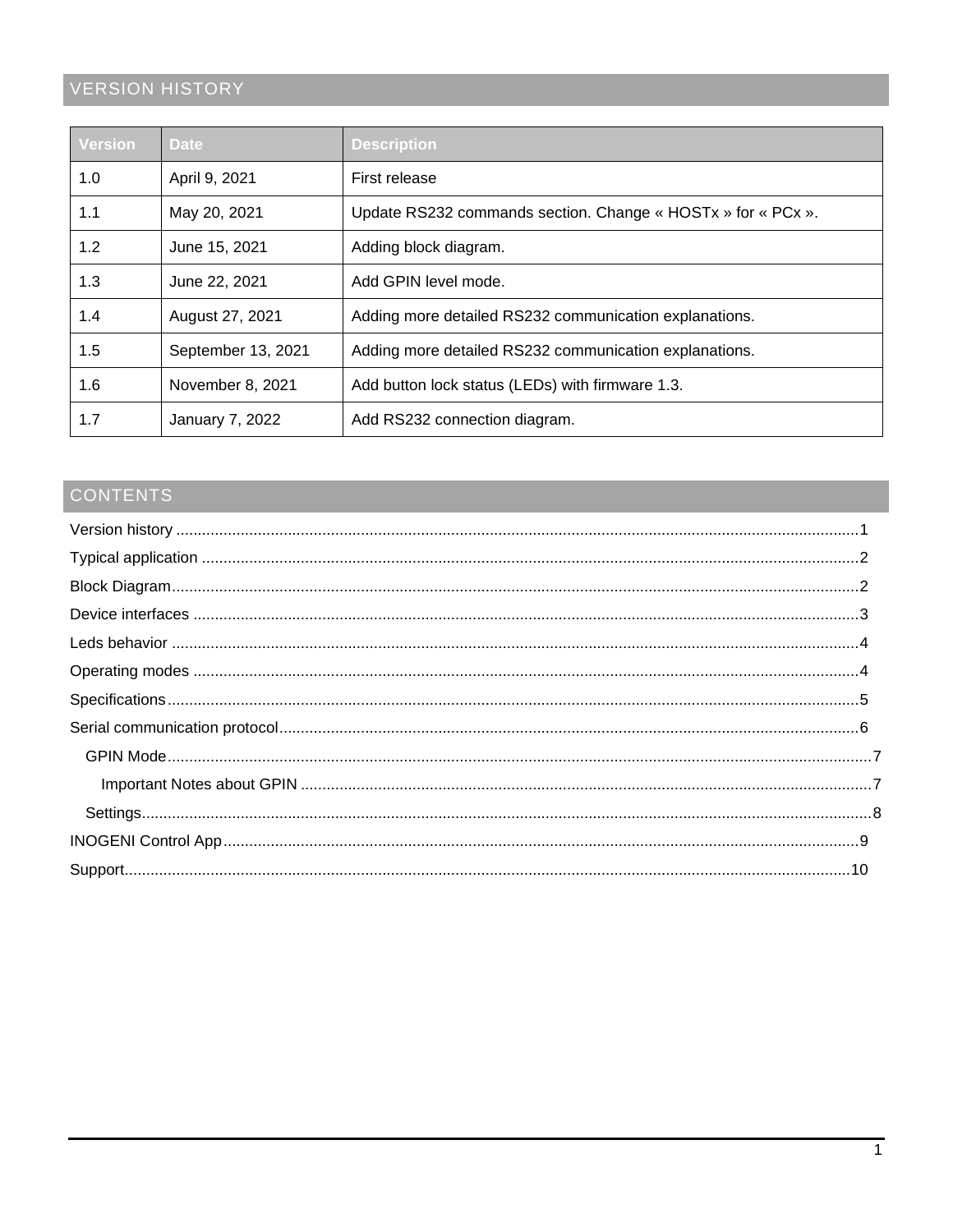## <span id="page-2-0"></span>TYPICAL APPLICATION

Here is a typical connection diagram used for the TOGGLE device in a videoconferencing setup.



## <span id="page-2-1"></span>BLOCK DIAGRAM

Here is a simple block diagram of the TOGGLE unit.

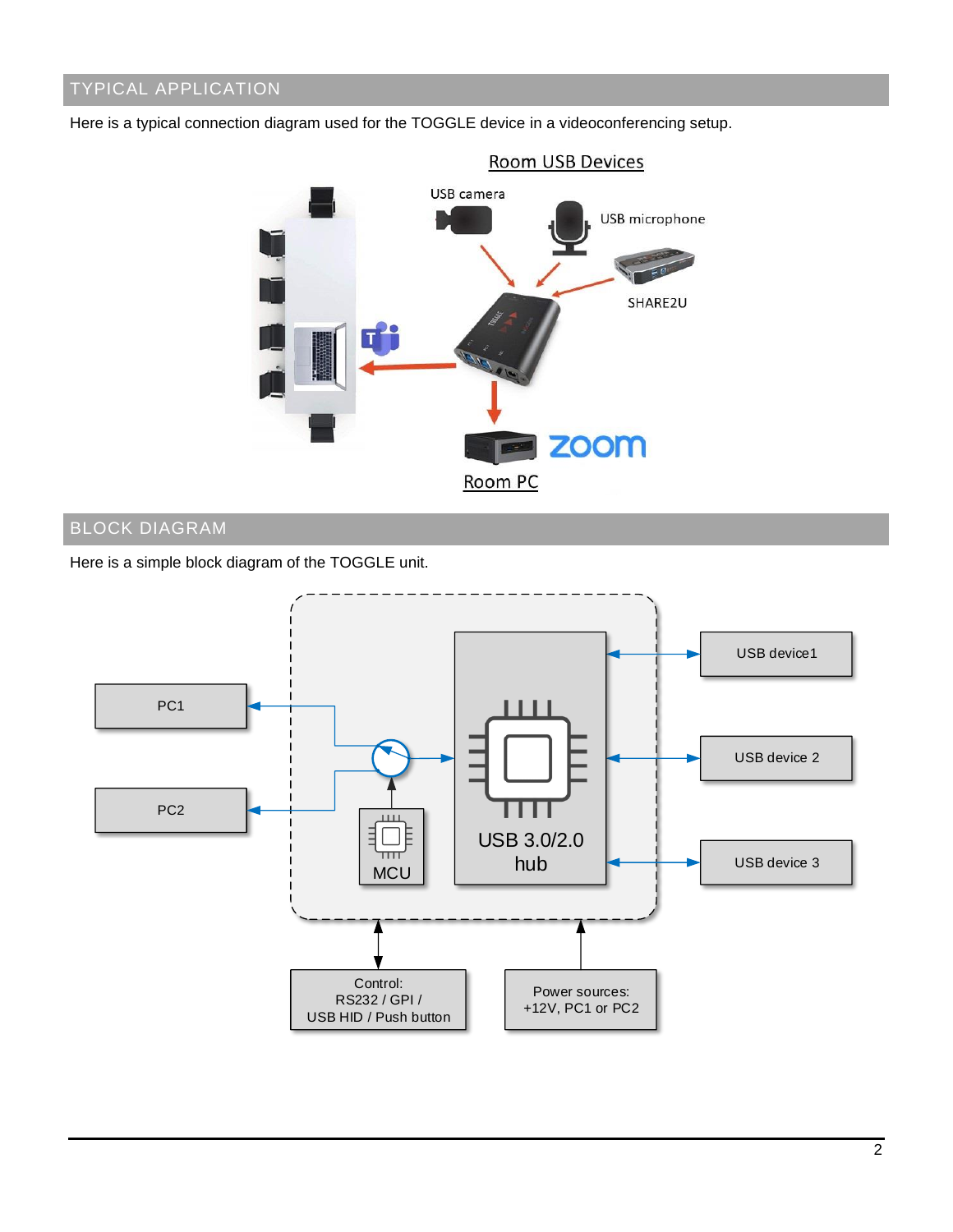## <span id="page-3-0"></span>DEVICE INTERFACES

Here are the devices interfaces.





- $\bullet$ RS232 and GPIN interfaces
- **3 x USB-A ports for devices**
- **B** PC #1 USB-B port
- **C** PC #2 USB-B port
- **S** Push-button
- +12V power input
- **PC** #1 led indicator
- $\odot$ PC #2 led indicator
- $\bullet$ Power indicator



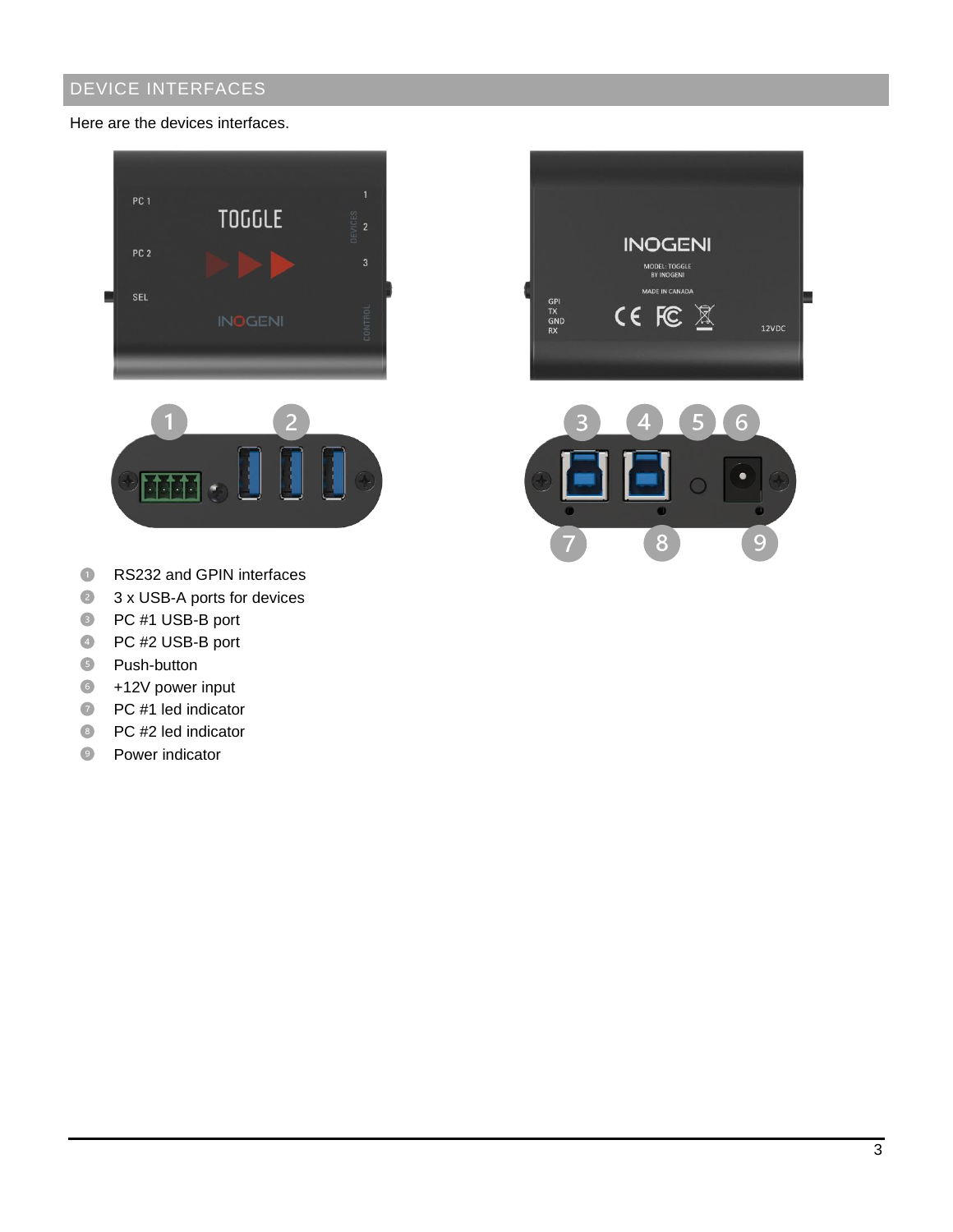## <span id="page-4-0"></span>LEDS BEHAVIOR

#### Here are the leds behavior:

| <b>PCx LEDs</b>        |                                                                                                                                                   |  |
|------------------------|---------------------------------------------------------------------------------------------------------------------------------------------------|--|
| <b>OFF</b>             | No PC connected.                                                                                                                                  |  |
| <b>SOLID</b>           | PC currently selected.                                                                                                                            |  |
| <b>ONE HOST BLINK</b>  | PC detected but not currently selected.                                                                                                           |  |
| <b>BOTH HOST BLINK</b> | User pushed the button, but the button is locked. Please see SCLK command.                                                                        |  |
| <b>Power LED</b>       |                                                                                                                                                   |  |
| <b>OFF</b>             | No power present on board.                                                                                                                        |  |
| <b>SOLID</b>           | Power detected.                                                                                                                                   |  |
| <b>BLINK</b>           | Over-current detected on USB devices.                                                                                                             |  |
| <b>LED Intensity</b>   | FULL intensity if power is provided through external power supply.<br>MEDIUM intensity if power is provided through USB connections (PC1 or PC2). |  |



**IMPORTANT: If all leds are blinking in sync, this means the unit is in the upgrade process. This happens only while you upgrade the unit.**

### <span id="page-4-1"></span>OPERATING MODES

There are two modes supported by the device. They will be explained here.

#### **Automatic**

This is the default mode. This mode will switch automatically to the last PC<sup>1</sup> connected. If the current PC is disconnected, the device will switch back to the other PC if it is detected. Push-button action and remote control are also supported.

#### **Manual**

The manual mode will enable you to force a specific PC selection. Push-button action and remote control are also supported. It is possible to turn OFF both PCs in manual mode.

These modes can be set through our INOGENI Control App or through the RS232 interface. The mode will be saved onboard the device.

<sup>1</sup> PC: any host computer or laptop.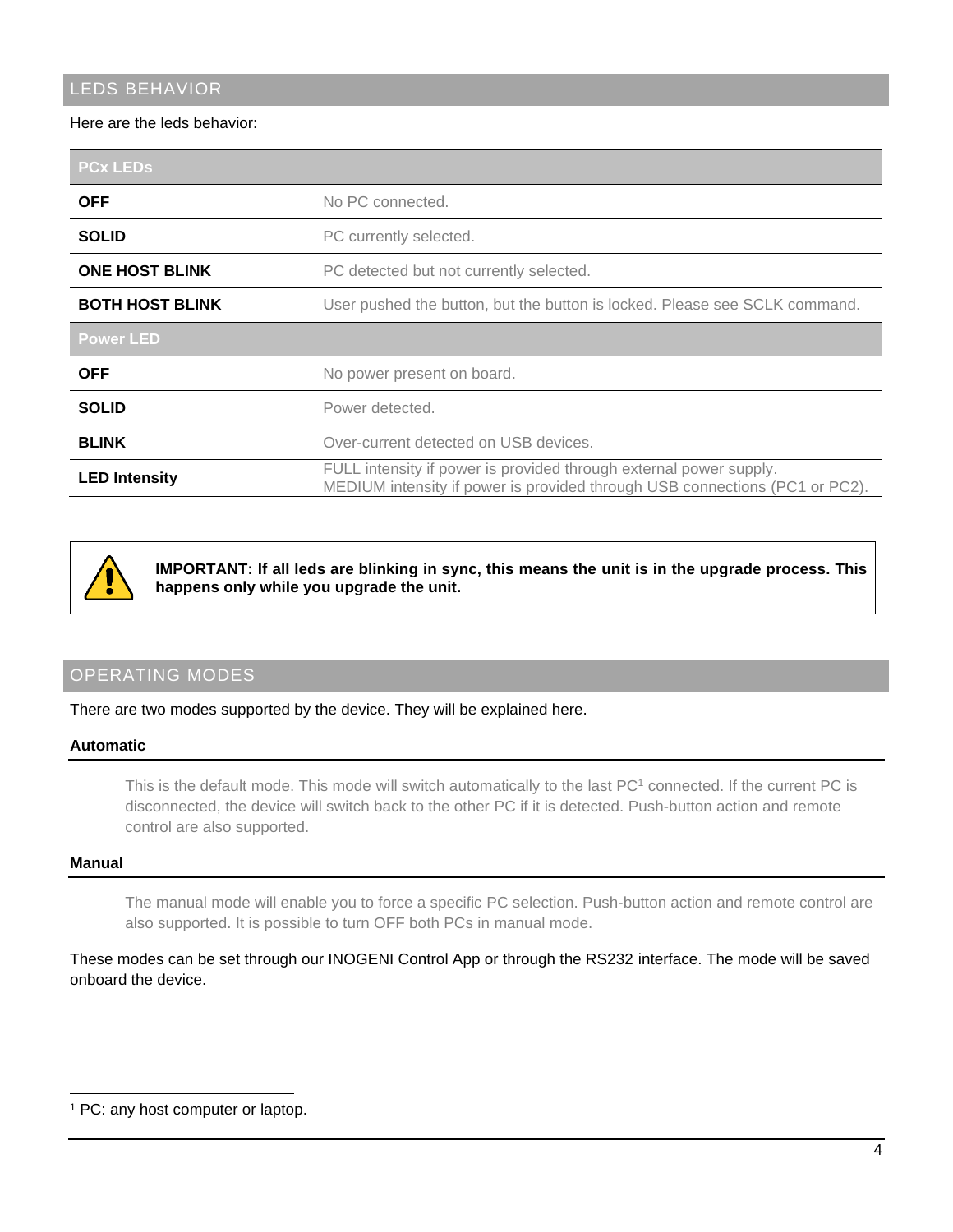<span id="page-5-0"></span>Here is the complete specification.

| <b>Physical details</b>      |                                                                                                 |
|------------------------------|-------------------------------------------------------------------------------------------------|
| Dimensions (W x L x H)       | 70 x 83 x 23 mm                                                                                 |
| <b>Power supply</b>          | 12V                                                                                             |
| <b>Power consumption</b>     | Up to $1.2A$                                                                                    |
| Weight                       | 113g                                                                                            |
| <b>Package content</b>       | 2 x USB 3.0 Type-B to Type-A cables.<br>1 x terminal block connection.<br>1 x 12V power supply. |
| <b>Operating temperature</b> | 0° to 45° C (32° to 113° F)                                                                     |
| <b>Storage temperature</b>   | -40° to 105° C (-40° to 221° F)                                                                 |
| Origin                       | Canada                                                                                          |
| Warranty                     | 2 years                                                                                         |

| <b>General specifications</b> |                                                                                                                                                                                                                                                |  |
|-------------------------------|------------------------------------------------------------------------------------------------------------------------------------------------------------------------------------------------------------------------------------------------|--|
| <b>USB host ports</b>         | 2 x Type-B USB 3.0/2.0 compatible.                                                                                                                                                                                                             |  |
| <b>USB device ports</b>       | 3 x Type-A USB 3.0/2.0 compatible.                                                                                                                                                                                                             |  |
| Serial interface              | Baud rate: 9600<br>For control purpose. See Serial communication protocol section for more<br>details.                                                                                                                                         |  |
| <b>Push-button</b>            | Physical switch to select host.                                                                                                                                                                                                                |  |
| <b>GPIN</b>                   | Contact-closure control.<br>Controlled by open-drain IO (short to ground) or driven IO.<br>Supported voltage range: 0V to +12V max.<br>Voltage threshold is 0.7V for HW revision 2.0.<br>Voltage threshold is $2.3V$ for HW revision $3.0+2$ . |  |
| <b>Device current limit</b>   | 1.8A shared current limit for all 3 x USB device ports.<br>You can monitor current consumption through RS232 and our Control App.                                                                                                              |  |
|                               |                                                                                                                                                                                                                                                |  |
| <b>Software</b>               |                                                                                                                                                                                                                                                |  |
| Upgrade                       | Field upgradable through our INOGENI Control App.                                                                                                                                                                                              |  |
| <b>Control</b>                | Automatic, manual or remote control.                                                                                                                                                                                                           |  |

Current configuration is saved onboard.

<sup>2</sup> Please use the Control App from INOGENI to identify the hardware revision of your product.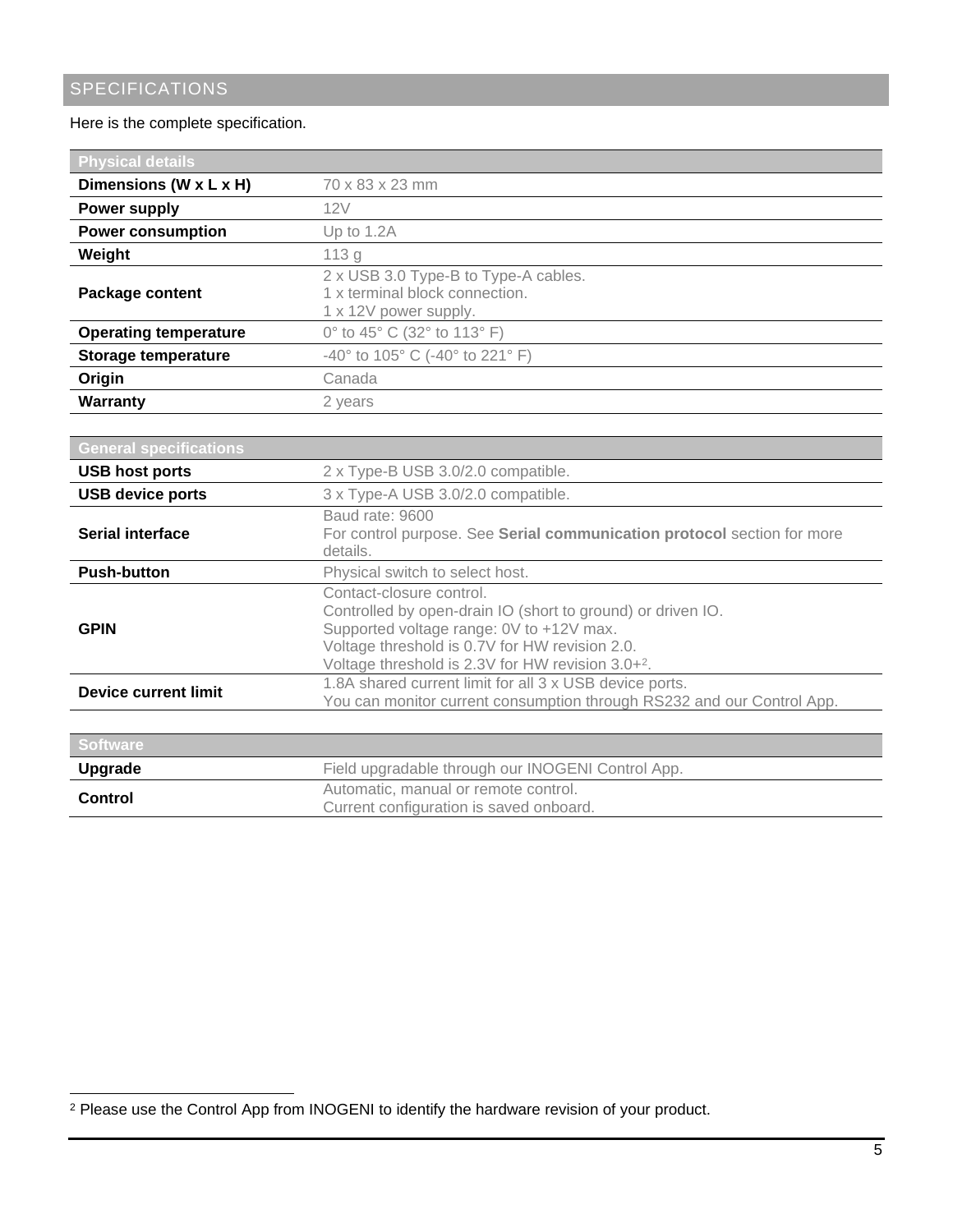## <span id="page-6-0"></span>SERIAL COMMUNICATION PROTOCOL

Here is the complete list of commands provided through the serial connection. Pinout is indicated on the enclosure.



#### **Baud rate:** 9600 // **Data bits**: 8 // **Stop bits:** 1 // **Parity:** None // **Flow control:** None

| Commands      | <b>Arguments</b> | <b>Return</b>                                                 | <b>Function description</b>                                                                                                                                                                                                                                                                                                               |
|---------------|------------------|---------------------------------------------------------------|-------------------------------------------------------------------------------------------------------------------------------------------------------------------------------------------------------------------------------------------------------------------------------------------------------------------------------------------|
| <b>FW</b>     | <b>NA</b>        | "FW VER:X.Y"<br>where $X = MAJOR$ and<br>$Y = MINOR version.$ | Get firmware version.                                                                                                                                                                                                                                                                                                                     |
| <b>SLCK</b>   | 0,1              | <b>NA</b>                                                     | Set/unset button LOCK                                                                                                                                                                                                                                                                                                                     |
| <b>GLCK</b>   | <b>NA</b>        | 0,1                                                           | Get button LOCK status.                                                                                                                                                                                                                                                                                                                   |
| <b>SH</b>     | 0, 1, 2          | <b>NA</b>                                                     | Select PC.<br>$0=$ OFF<br>$1 = PC1$<br>$2 = PC2$                                                                                                                                                                                                                                                                                          |
| GH            | <b>NA</b>        | 0, 1, 2                                                       | Get PC selected.<br>$0=$ OFF<br>$1 = PC1$<br>$2 = PC2$                                                                                                                                                                                                                                                                                    |
| <b>GCAUSE</b> | <b>NA</b>        | "HOST OFF"<br>"HOST CHG"<br>"BTN"<br>"CMD"                    | Get last PC switching cause:<br>- HOST_OFF: No inputs selected. PC selection process<br>is changing between PC1 and PC2 or both hosts are<br>OFF.<br>HOST_CHG: PC1 or PC2 appeared / disappeared in<br>mode AUTO;<br>- BTN: Button has been used to change PC selection.<br>- CMD: RS232 command has been used to change PC<br>selection. |
| <b>GHV</b>    | 1,2              | "X.YZV"<br>Where $X =$ units value<br>$YZ = decimal value$    | Get PCx voltage.                                                                                                                                                                                                                                                                                                                          |
| <b>GDI</b>    | 1,2,3            | "X.YZA"<br>Where $X =$ units value<br>$YZ = decimal value$    | Get device X current.                                                                                                                                                                                                                                                                                                                     |
| <b>SGMOD</b>  | 0,1              | <b>NA</b>                                                     | Set GPIN mode: (pulse ='0', level = '1')                                                                                                                                                                                                                                                                                                  |
|               |                  |                                                               |                                                                                                                                                                                                                                                                                                                                           |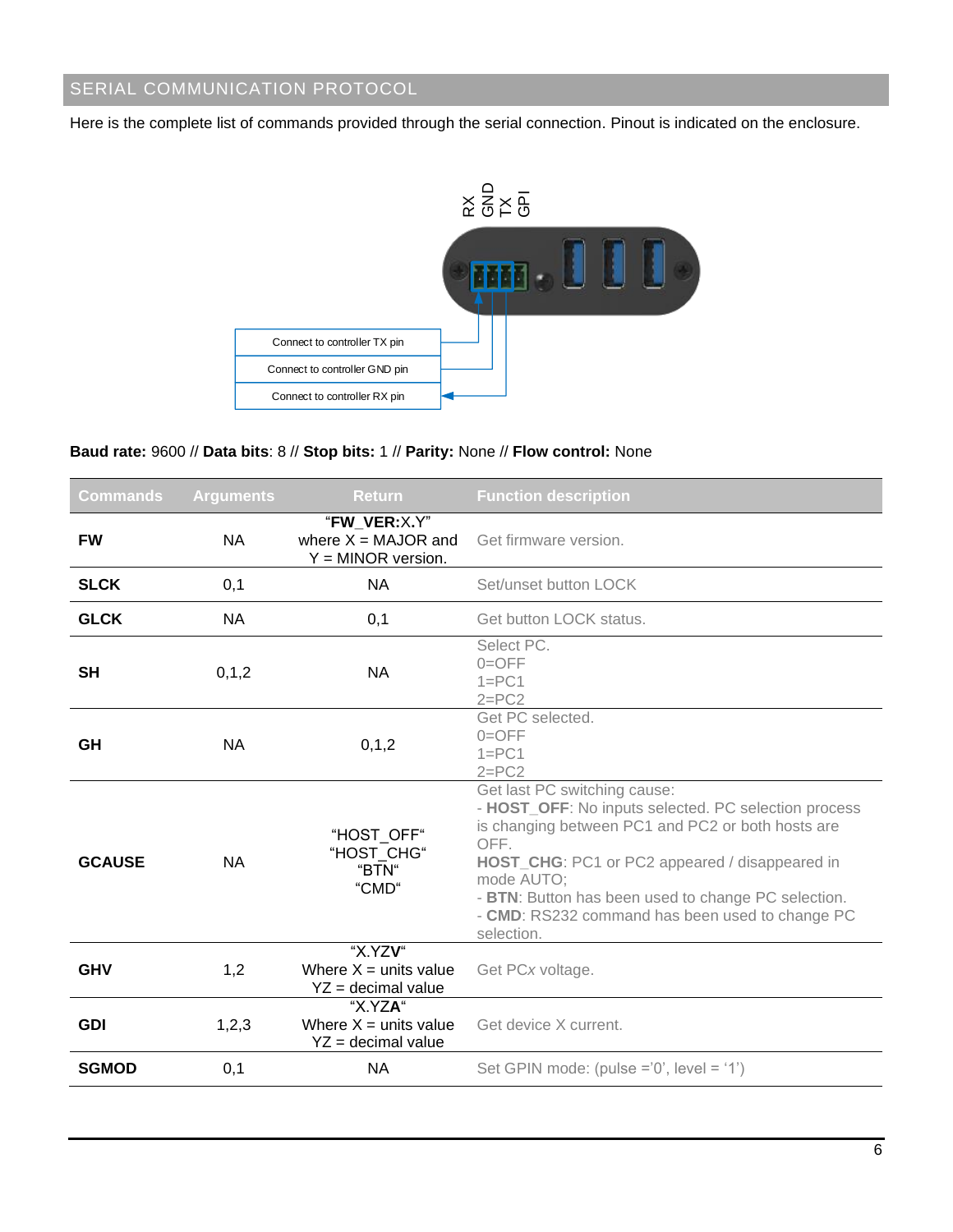| <b>GGMOD</b> | <b>NA</b> | 0,1                  | Get GPIN mode (pulse ='0', level = '1')                                                                   |
|--------------|-----------|----------------------|-----------------------------------------------------------------------------------------------------------|
| <b>GHPW</b>  | 1,2,3     | 0,1                  | Get HUB power status. If report '0', then the HUB had<br>turned OFF the specified USB port (overcurrent). |
| <b>SAVE</b>  | <b>NA</b> | <b>NA</b>            | Save settings.                                                                                            |
| <b>SEV</b>   | 0,1       | NA.                  | Set/clear events (prints).                                                                                |
| <b>SM</b>    | 0,1       | NA.                  | Set/clear manual mode.(auto='0', manual='1')                                                              |
| <b>GM</b>    | <b>NA</b> | 0,1                  | Get manual mode status.                                                                                   |
| <b>DEF</b>   | NA.       | <b>NA</b>            | Force factory default settings                                                                            |
| <b>RST</b>   | <b>NA</b> | NA.                  | Reset MCU.                                                                                                |
| н            | NA.       | List of all commands | Get user help.                                                                                            |

You need to add a carriage return character "\r" at the end of the command string.

#### All commands **without return values** will append 2 possible answers: "**ACK\n\r**" or "**NACK\n\r**".

All commands **with return values** will return the following pattern:

- If command is recognized: "**[value]\n\rACK\n\r**"
- If command is not recognized: "**NACK\n\r**"



**NOTE:** The user needs to put a **space character between the command name and argument**. For example, when user wants to choose HOST#2, you need to send **"SH 2\r"** to the device. Please note the space character.

#### <span id="page-7-0"></span>GPIN MODE

With the introduction of firmware 1.1+, there are two (2x) GPIN modes: **pulse** mode and **level** mode.

- The GPIN **pulse** mode is the factory default. Each transition from HIGH to LOW on GPIN pin will force a PC change. See the following picture for the explanation of the mode.





- The GPIN **level** mode uses a level "0" (short to ground) and "1" (open or voltage higher than threshold) to select a specific PC.
	- o A level "0" or short to ground: PC2 is selected.
	- o A level "1" or open: PC1 is selected.

<span id="page-7-1"></span>IMPORTANT NOTES ABOUT GPIN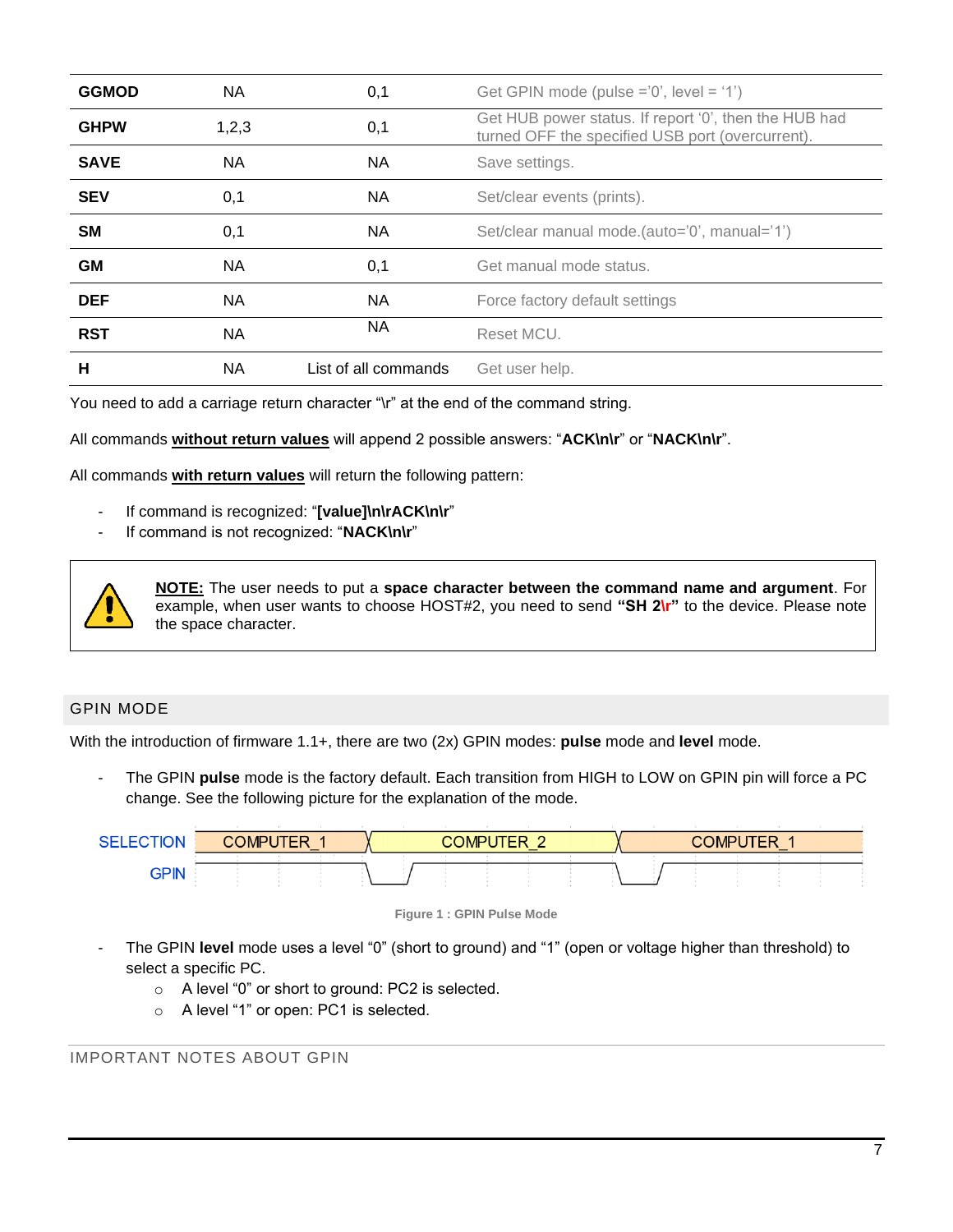- It is recommended to set the Toggle in **manual mode** with the UART command "**sm**" when using the GPIN (especially with level mode). If the Toggle is used in auto mode, any changes on the PCx side will affect the PC selected even if the GPIN level mode is used.
- It is also recommended to lock the button with the UART command "**slck**" when the GPIN is used in level mode.
- For Toggle with a hardware revision of 2.0, you need to connect the external power supply to use the GPIN. The Control App software from INOGENI will report the exact hardware revision.

#### <span id="page-8-0"></span>SETTINGS

Some settings can be saved with the "**SAVE**" command. These settings are:

- Presence or absence of events on serial ports. Events are used for diagnostic. An event returned by the unit always starts with the string "**EVT:**" The "**SEV**" serial command is used to enable/disable the events. *This command also automatically saves this setting inside the device.*

- Manual or automatic mode for PC selection. The "**SM**" command is used to switch between manual and automatic modes. *This command also automatically saves this setting inside the device.*

- If manual mode is selected and the GPIN level mode is disabled: the specific PC selected is also saved. The "**SH**" command is used to select between PC1, PC2 or OFF. *This command also automatically saves this setting inside the device.*

- If the button is locked or not. The "**SLCK**" command is used to select between these modes. \**This command also automatically saves this setting inside the device with firmware 1.3+.*

- If the GPIN level mode is selected or not. The command "**SGMOD**" is used to select between these modes. \**This command also automatically saves this setting inside the device with firmware 1.3+.*

- The "**DEF**" command restores the default settings of the device. It will take effect immediately. The factory default settings are:

- 1) No events.
- 2) Automatic mode for PC*x* selection.
- 3) GPIN LEVEL disabled.
- 4) Button unlocked.

- The user can change settings with both the serial port commands and with the **ControlApp** (see next section).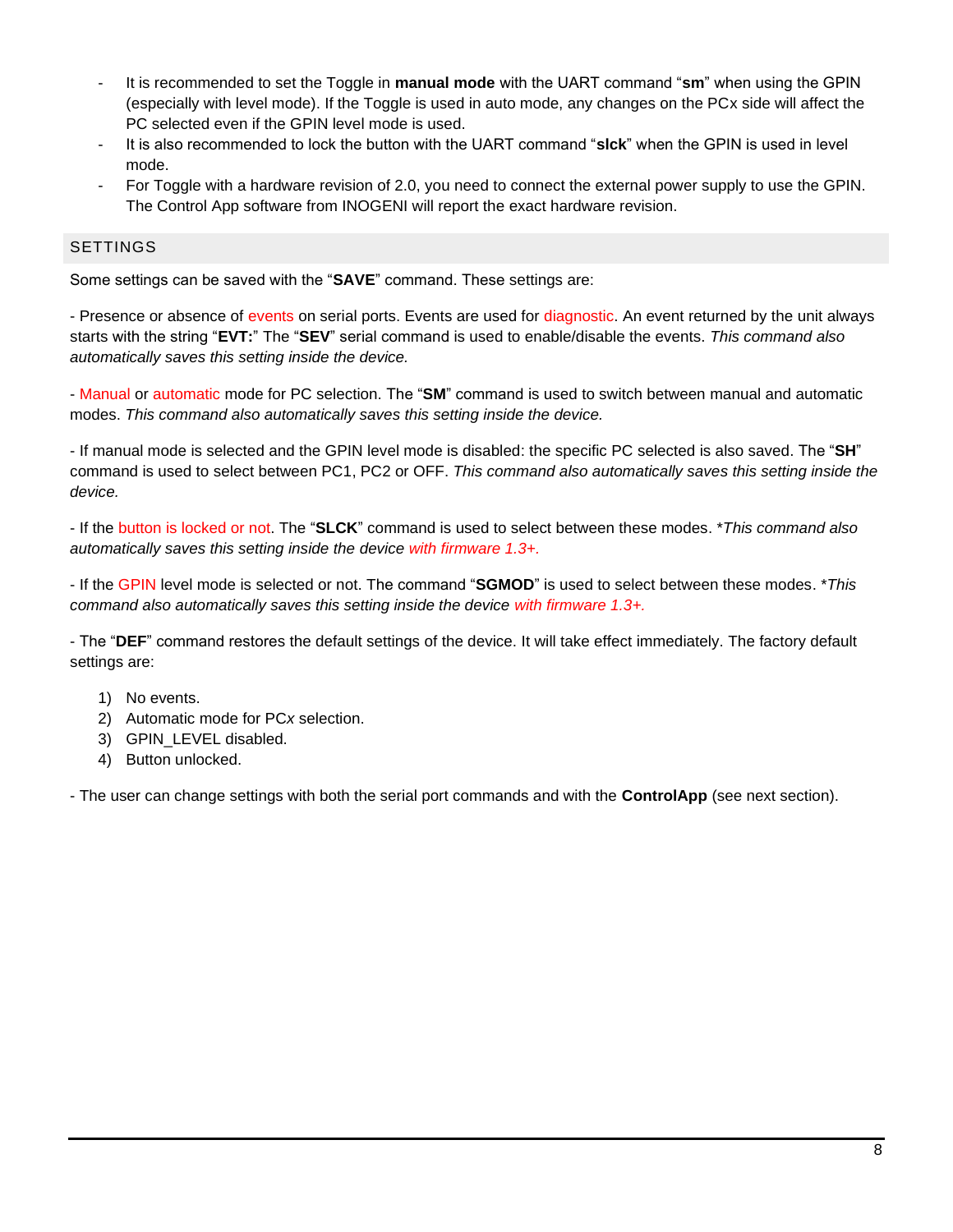## <span id="page-9-0"></span>INOGENI CONTROL APP

You can use our Control App to monitor firmware information, upgrade and configure your unit.



**NOTE:** You need to use the USB-B to USB-A cable provided with the box for the Control App to detect the unit.

| MOGENI Control App (Version 3.6.0)                                             |                                  | ×<br>□                   |
|--------------------------------------------------------------------------------|----------------------------------|--------------------------|
| Update Video Help                                                              |                                  |                          |
| Device: INOGENI Toggle<br>$\checkmark$                                         | ✔<br>Connected                   | Reset device             |
| Preview                                                                        | Firmware Information             |                          |
| <b>Video Device</b><br><b>Resolution</b><br><b>Format</b><br><b>Frame Rate</b> | <b>USB</b> controller:           | 1,3                      |
|                                                                                | PID:                             | 0x001C                   |
| PLAY<br>OBS Virtual C $\sim$<br>$\checkmark$                                   | <b>Generation version:</b>       | 2.0                      |
| Audio Input Dev Audio Output De Audio Input Level<br>↮                         | <b>Serial number:</b>            | TGM113004                |
| PLAY<br>Digital Audio: V<br>✓                                                  |                                  |                          |
|                                                                                | Device Information               |                          |
|                                                                                | <b>Selected HOST:</b>            | HOST <sub>2</sub>        |
|                                                                                | <b>HOST1</b> voltage:            | 5.23V                    |
|                                                                                | <b>HOST2</b> voltage:            | 5.21V                    |
|                                                                                | <b>USB1</b> current:             | 0.44A                    |
|                                                                                | <b>USB2</b> current:             | 0.44A                    |
|                                                                                | <b>USB3 current:</b>             | 0.43A                    |
|                                                                                | <b>USB Host Mode</b>             |                          |
|                                                                                | <b>O</b> USB Host auto switching |                          |
|                                                                                | ◯ USB Host manual switching      |                          |
|                                                                                | Lock Mode                        |                          |
|                                                                                | <b>O</b> Unlocked                |                          |
|                                                                                | $\bigcirc$ Locked                |                          |
|                                                                                | <b>GPIN Mode</b>                 |                          |
|                                                                                |                                  |                          |
|                                                                                | ◉ Pulse Mode                     |                          |
|                                                                                | $\bigcirc$ Level Mode            |                          |
|                                                                                |                                  | Restore factory defaults |
|                                                                                |                                  |                          |
|                                                                                |                                  | i                        |